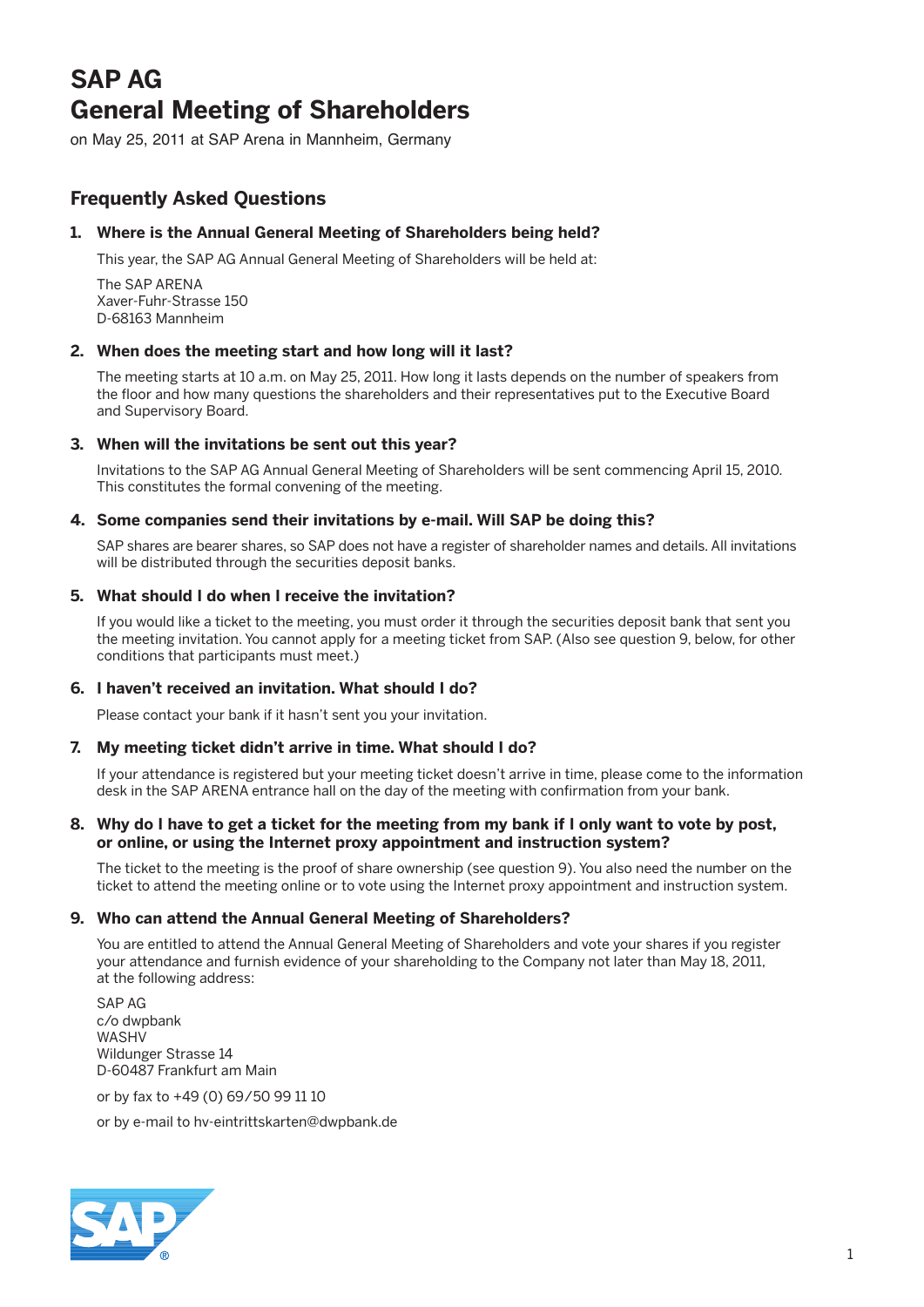SAP AG must receive your registration in German or English in text form. "In text form" means given in writing or fax identifying the person giving the statement (last name, first name, and address) and having a signature or other identifiable end. The evidence of shareholding must be submitted in the form of evidence prepared by a depositary institution in German or English. The evidence of shareholding must refer to and be true as of the record date, which is the beginning of May 4, 2011. To attend and vote, you must be the shareholder on the record date.

# **10. Can I attend the meeting if I sell my shares before the meeting date?**

 You can attend if you have furnished evidence that you owned SAP shares on the record date (midnight at the beginning of May 4, 2011) and your attendance was registered not later than May 18, 2011, at the address notified for that purpose. You can still attend if you sell your shares after the record date.

# **11. Can I vote by post?**

 Postal votes must be in writing on the postal vote form. The form is part of the admission ticket and is also available online at www.sap.com/agm. For more information about how to vote by post, see page 22 in the invitation to the Annual General Meeting of Shareholders.

# **12. How do I instruct the Company to vote on my behalf?**

 Before or at the meeting, you can give instructions to a proxy provided by the Company. For more details, see pages 23ff in the invitation to the Annual General Meeting of Shareholders.

# **13. Can I appoint proxies on the Internet and instruct them how to vote my shares?**

 We offer our shareholders Internet facilities to appoint and instruct proxies provided by the Company. The procedure is as for attendance in person, that is to say, whether you wish to order an entrance ticket for the Annual General Meeting of Shareholders and vote your shares yourself, or whether you wish to appoint a proxy, you must first register and submit evidence of your shareholding in time. To access the Internet proxy instruction system, go to www.sap.com/agm.

#### **14. Can I vote my shares on the Internet myself?**

 This year, we are able to offer real online attendance for the first time. Participants can follow a live Internet stream of the entire Meeting, vote their shares in real time, and inspect the attendance register online.

# **15. Is there free parking for cars?**

 The parking lot at SAP ARENA has space for 2,700 cars. There is a map on the meeting ticket showing the parking lots.

#### **16. Does SAP provide complimentary bus and rail tickets to the meeting?**

 Yes – with your meeting ticket, you will be sent a free pass for the entire VRN (local public transportation company) network, valid on the day of the meeting.

#### **17. Why are there security checks?**

 SAP wishes to provide a safe environment for people attending the Annual General Meeting of Shareholders. There will be the usual security checks as people arrive for the meeting.

#### **18. Where can I obtain evidence of attendance for my tax return?**

 The attendance certificate is at the back of the ballot card book that you will receive when you arrive and hand in your ticket. Please detach it from the ballot card book and keep it.

#### **19. Where can I get the new annual report?**

 There is a copy of the new annual report on every chair in the SAP ARENA. If there are none left, you can obtain one from the Investor Relations stand in the official meeting zone. You can view the annual report online at www.sap.com/agm or order a printed copy at www.sap.com/investor.